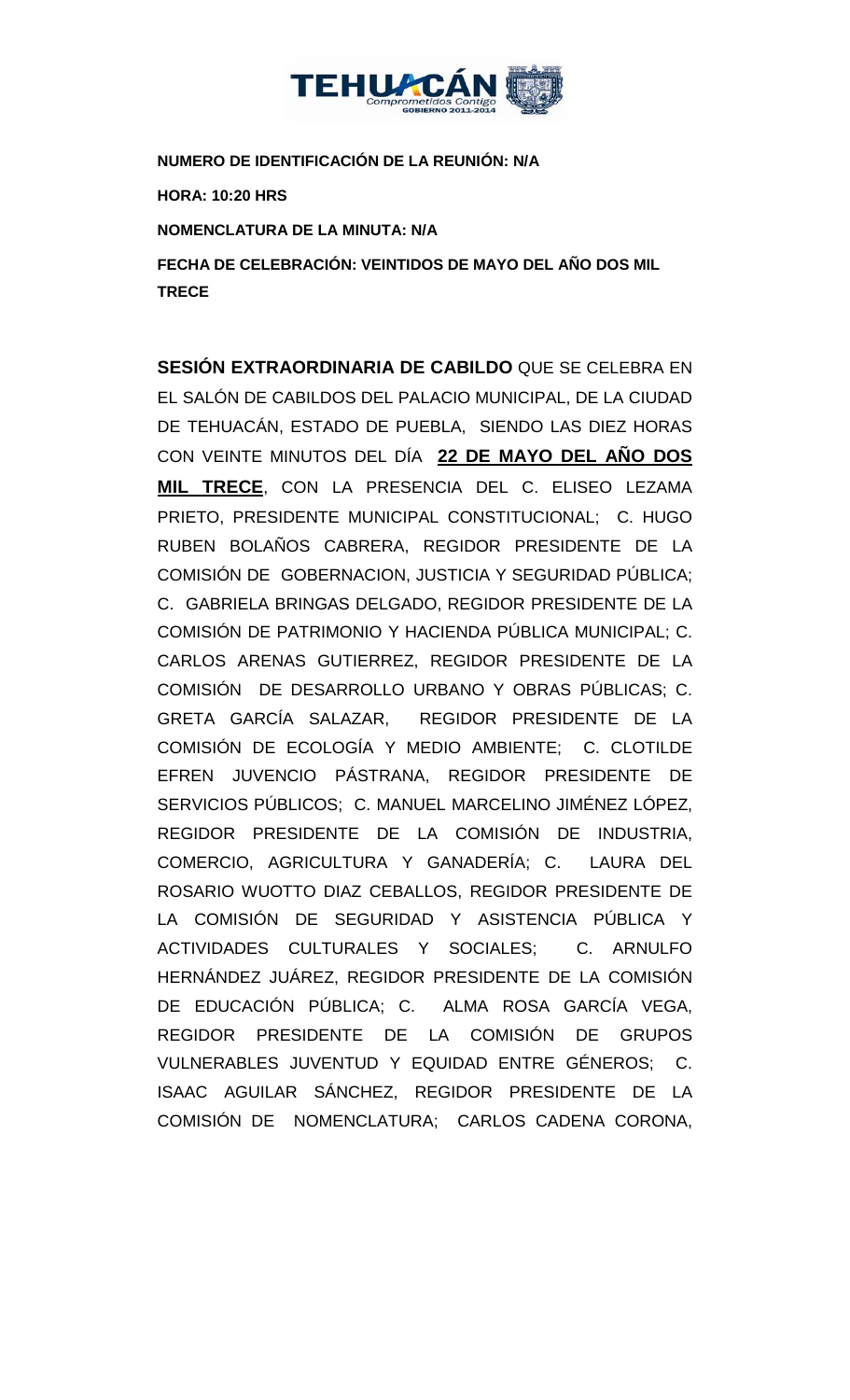REGIDOR PRESIDENTE DE LA COMISIÓN DE ACTIVIDADES DEPORTIVAS; C. ENRIQUE BUSTOS FLORES, REGIDOR PRESIDENTE DE LA COMISIÓN DE PATRIMONIO HISTÓRICO; C. LIC. ROBERTO IVÁN LINARES CHÁVEZ, SÍNDICO MUNICIPAL, ASÍ COMO EL C. DR. JOSÉ ORLANDO CUALLO CINTA, SECRETARIO DEL AYUNTAMIENTO QUIEN DA FE.---------------------------------------------

UNA VEZ QUE SE HA PASADO LISTA DE ASISTENCIA SE INFORMA LO SIGUIENTE:

NO SE ENCUENTRAN PRESENTES EN ESTA SESIÓN DE CABILDO LOS C.C. REGIDORES CARLOS CADENA CORONA, ALMA ROSA GARCIA VEGA Y PROFR. ARNULFO HEERNÁNDEZ JUÁREZ.

SEÑOR PRESIDENTE LE COMUNICO QUE SE ENCUENTRAN 11 DE LOS MIEMBROS DEL CABILDO, POR LO ANTERIOR SE DECLARA EL QUÓRUM LEGAL PARA CONTINUAR CON LA PRESENTE SESIÓN DE CABILDO.

EL C. DR. JOSÉ ORLANDO CUALLO CINTA, PROCEDE A DAR LECTURA AL ORDEN DEL DÍA, MISMA QUE CONTIENE LOS SIGUIENTES PUNTOS:

#### **1.- APERTURA DE LA SESIÓN**

#### **2.- LISTA DE ASISTENCIA**

#### **3.- DECLARATORIA DEL QUÓRUM**

### **4.- COMISIÓN DE PATRIMONIO Y HACIENDA PÚBLICA MUNICIPAL.**

 ANÁLISIS, DISCUSIÓN Y EN SU CASO APROBACIÓN DEL DICTAMEN QUE CONTIENE LA APROBACION DEL ESTADO DE ORIGEN Y APLICACIÓN DE RECURSOS Y TRASPASO PRESUPUESTAL DEL MES DE ABRIL DEL AÑO EN CURSO.

**COMISIÓN DE PATRIMONIO Y HACIENDA PÚBLICA MUNICIPAL.- ANÁLISIS, DISCUSIÓN Y EN SU CASO APROBACIÓN DEL DICTAMEN QUE CONTIENE LA APROBACION DEL ESTADO DE ORIGEN Y APLICACIÓN DE RECURSOS DEL PERIODO COMPRENDIDO DEL 1º. AL 30 DE ABRIL DEL AÑO 2013 Y TRASPASO PRESUPUESTAL DEL 01 AL 30 DE ABRIL DEL AÑO 2013.**

SEÑORA REGIDORA TIENE USTED EL USO DE LA PALABRA.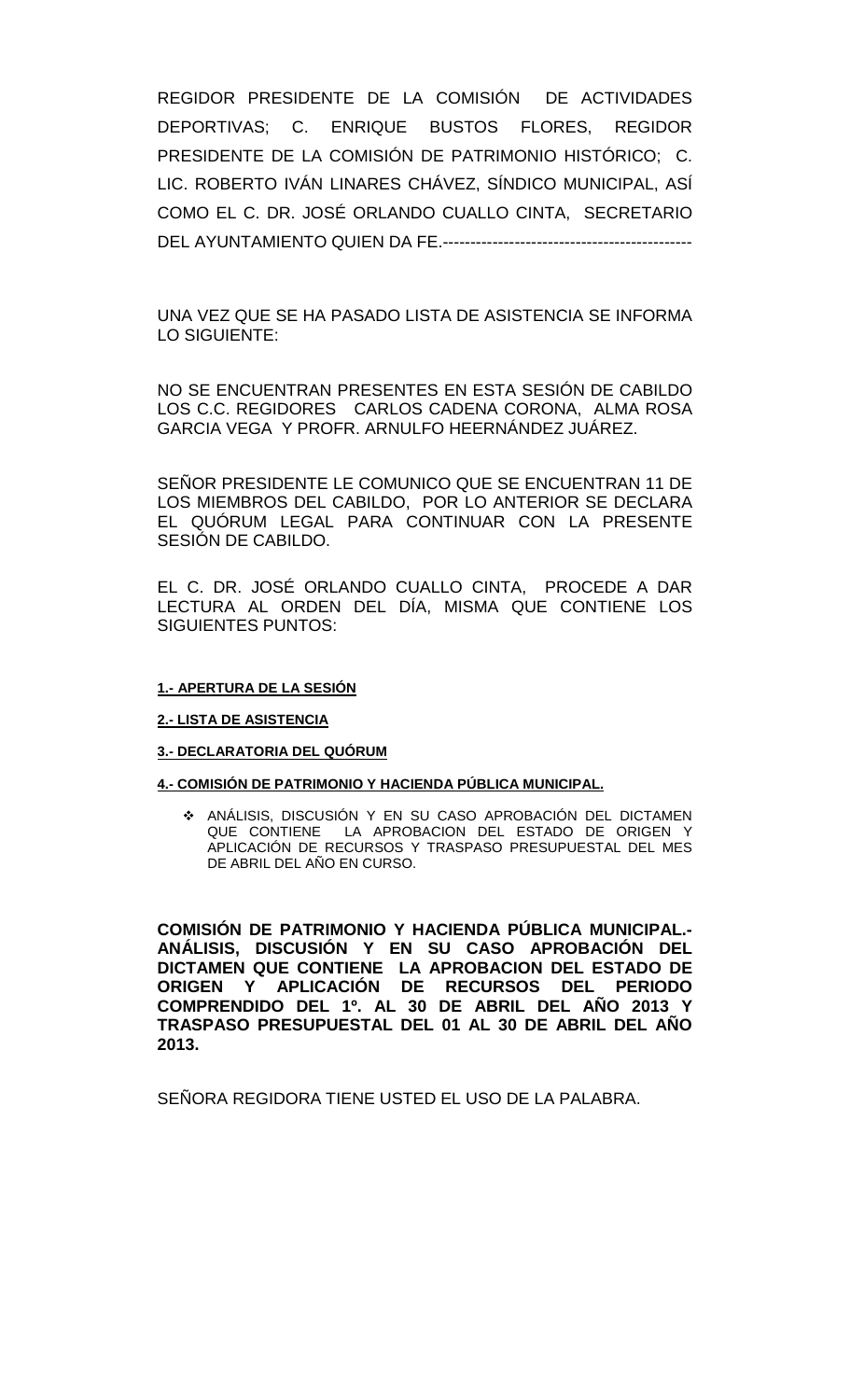LA C. GABRIELA BRINGAS DELGADO, PROCEDE A DAR LECTURA AL DICTAMEN CORRESPONDIENTE, MISMO QUE A LA LETRA DICE:

## **"…HONORABLE CABILDO:**

LOS SUSCRITOS REGIDORES GABRIELA BRINGAS DELGADO, GRETA GARCÍA SALAZAR, Y HUGO BOLAÑOS CABRERA, MIEMBROS INTEGRANTES DE LA COMISIÓN DE PATRIMONIO Y HACIENDA PÚBLICA MUNICIPAL DEL H. AYUNTAMIENTO DE TEHUACÁN PUEBLA, EN USO DE LAS<br>FACULTADES QUE NOS CONFIEREN LOS ARTÍCULOS 78 NOS CONFIEREN LOS ARTÍCULOS 78 FRACCIÓN XIII, 92 FRACCIONES I, III Y V, DE LA LEY ORGÁNICA MUNICIPAL, Y DE ACUERDO CON LO QUE ESTABLECEN LOS ARTÍCULOS 37 FRACCIÓN IV INCISO A), 38 FRACCIONES I, II, III INCISOS A) B) Y D) DE LA LEY DE FISCALIZACIÓN SUPERIOR Y RENDICIÓN DE CUENTAS PARA EL ESTADO DE PUEBLA, SOMETEMOS A LA CONSIDERACIÓN DE ESTE HONORABLE CUERPO COLEGIADO EL PRESENTE DICTAMEN QUE VERSA SOBRE LOS ESTADOS DE ORIGEN Y APLICACIÓN DE RECURSOS, QUE COMPRENDE EL PERIODO DEL 01 AL 30 DE ABRIL DEL AÑO QUE TRANSCURRE, Y TRASPASOS PRESUPUESTALES DEL 01 AL 30 DE ABRIL DE 2013.

## C O N S I D E R A N D O

I. QUE DE CONFORMIDAD CON LAS FRACCIONES II, IV DEL ARTÍCULO 115 DE LA CONSTITUCIÓN POLÍTICA DE LOS ESTADOS UNIDOS MEXICANOS, LOS MUNICIPIOS ESTARÁN INVESTIDOS DE PERSONALIDAD JURÍDICA Y MANEJARÁN SU PATRIMONIO CONFORME A LA LEY, LOS AYUNTAMIENTOS TENDRÁN FACULTADES PARA APROBAR, DE ACUERDO CON LAS LEYES EN MATERIA MUNICIPAL QUE DEBERÁN EXPEDIR LAS LEGISLATURAS DE LOS ESTADOS, LOS BANDOS DE POLICÍA Y GOBIERNO, LOS REGLAMENTOS, CIRCULARES Y DISPOSICIONES ADMINISTRATIVAS DE OBSERVANCIA GENERAL DENTRO DE SUS RESPECTIVAS JURISDICCIONES, QUE ORGANICE LA ADMINISTRACIÓN PÚBLICA MUNICIPAL, REGULEN LAS MATERIAS, PROCEDIMIENTOS, FUNCIONES Y SERVICIOS PÚBLICOS DE SU COMPETENCIA Y ASEGUREN LA PARTICIPACIÓN CIUDADANA Y VECINAL; ASÍ MISMO LOS MUNICIPIOS ADMINISTRARÁN LIBREMENTE SU HACIENDA, LA CUAL SE FORMARÁ DE LOS RENDIMIENTOS DE LOS BIENES QUE LES PERTENEZCAN, ASÍ COMO DE LAS CONTRIBUCIONES Y OTROS INGRESOS QUE LAS LEGISLATURAS ESTABLEZCAN A SU FAVOR; MISMAS DISPOSICIONES QUE SON TRASLADADAS AL PÁRRAFO PRIMERO DEL ARTÍCULO 103 Y A LA FRACCIÓN III DEL ARTÍCULO 105 DE LA CONSTITUCIÓN POLÍTICA DEL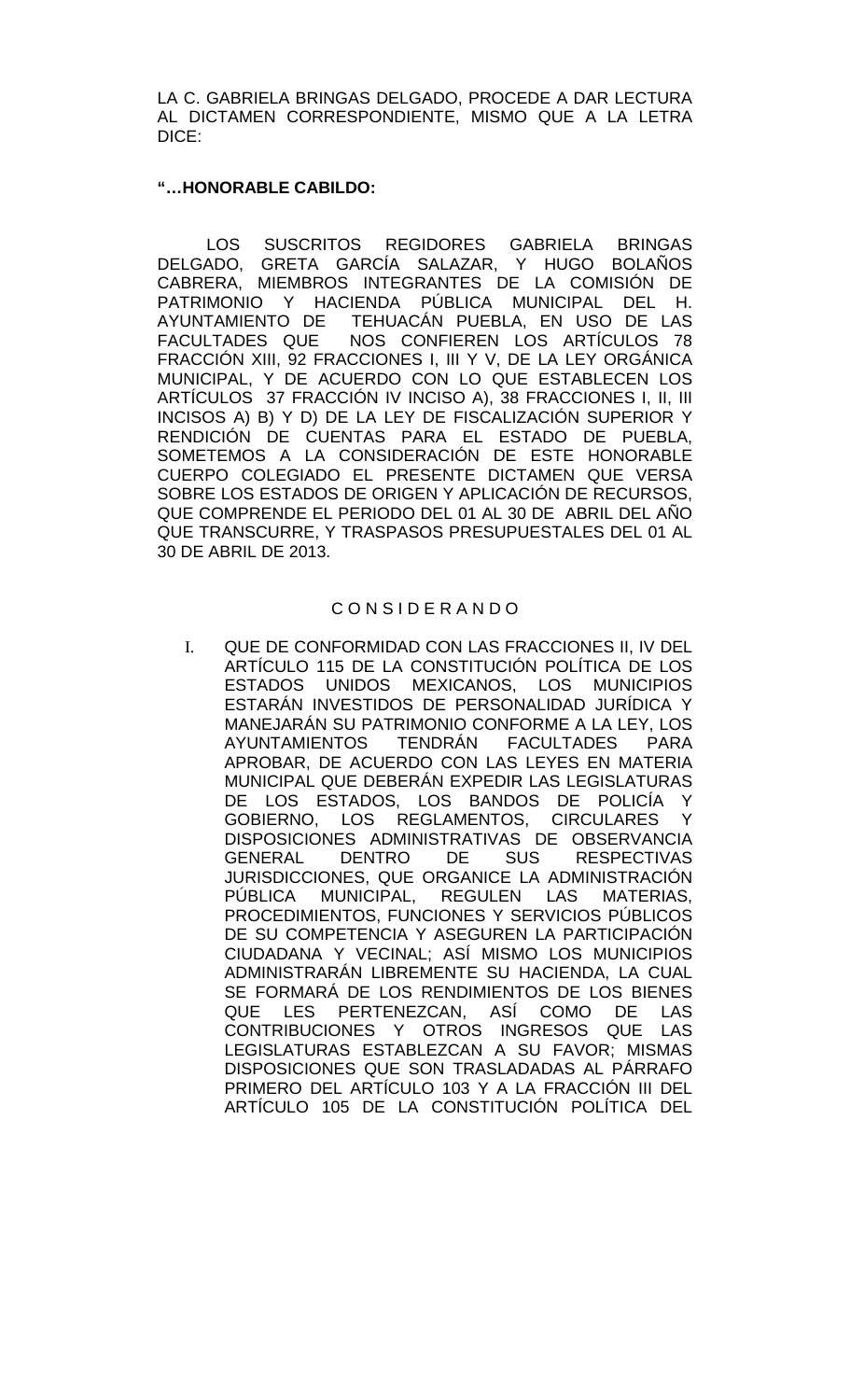ESTADO LIBRE Y SOBERANO DE PUEBLA, ASÍ COMO AL ARTÍCULO 3 DE LA LEY ORGÁNICA MUNICIPAL;

- II. QUE LA FRACCIÓN XIII DEL ARTÍCULO 78 DE LA LEY<br>ORGÁNICA MUNICIPAL DETERMINA QUE SON DETERMINA QUE SON ATRIBUCIONES DE LOS AYUNTAMIENTOS REVISAR Y APROBAR EN ACTA CIRCUNSTANCIADA LOS ESTADOS DE ORIGEN Y APLICACIÓN DE RECURSOS, PARA SU REMISIÓN, EN LOS TÉRMINOS QUE SEÑALE LA LEY APLICABLE, AL ÓRGANO DE FISCALIZACIÓN SUPERIOR DEL ESTADO, ACTUALMENTE AUDITORÍA SUPERIOR DEL ESTADO DE PUEBLA.
- III. QUE DE CONFORMIDAD CON EL ARTÍCULO 113 DE LA CONSTITUCIÓN POLÍTICA DEL ESTADO LIBRE Y SOBERANO DEL ESTADO DE PUEBLA, EL ÓRGANO DE FISCALIZACIÓN SUPERIOR DEL ESTADO, ACTUALMENTE AUDITORIA SUPERIOR DE LA FEDERACIÓN, ES LA UNIDAD DE FISCALIZACIÓN, CONTROL Y EVALUACIÓN, DEPENDIENTE DEL CONGRESO DEL ESTADO, QUE CUENTA CON AUTONOMÍA TÉCNICA Y DE GESTIÓN; ENCARGADA DE REVISAR, SIN EXCEPCIÓN, LA CUENTA DE LAS HACIENDAS PÚBLICAS; EL MANEJO, LA CUSTODIA Y LA APLICACIÓN DE FONDOS Y RECURSOS DE LOS PODERES DEL ESTADO, A TRAVÉS DE LA CUENTA PÚBLICA ESTATAL, DE LOS AYUNTAMIENTOS Y DEMÁS SUJETOS DE REVISIÓN, ASÍ COMO VERIFICAR EL CUMPLIMIENTO DE LOS OBJETIVOS CONTENIDOS EN LOS PLANES Y PROGRAMAS ESTABLECIDOS, EN LOS TÉRMINOS DE LAS LEYES RESPECTIVAS.
- IV. QUE DE CONFORMIDAD CON EL ARTÍCULO 2 FRACCIÓN XXIII DE LA LEY DE FISCALIZACIÓN SUPERIOR Y RENDICIÓN DE CUENTAS PARA EL ESTADO DE PUEBLA, SE SEÑALA ENTRE OTROS A LOS AYUNTAMIENTOS COMO SUJETOS DE REVISIÓN.
- V. QUE LA LEY DE FISCALIZACIÓN SUPERIOR Y RENDICIÓN DE CUENTAS PARA EL ESTADO DE PUEBLA DISPONE QUE "PARA LA REVISIÓN Y FISCALIZACIÓN SUPERIOR DE LA CUENTA PÚBLICA, EL ÓRGANO FISCALIZADOR TENDRÁ LAS ATRIBUCIONES SIGUIENTES:

REVISAR EL ESTADO DE ORIGEN Y APLICACIÓN DE RECURSOS QUE EN FORMA MENSUAL DEBERÁN ENTREGAR AL ÓRGANO FISCALIZADOR LOS SUJETOS DE REVISIÓN, ASÍ COMO LAS INSTITUCIONES PÚBLICAS PRIVADAS QUE ADMINISTREN RECURSOS FINANCIEROS DEL GOBIERNO DEL ESTADO O DE OTRA FUENTE DE FINANCIAMIENTO QUE AFECTE O MODIFIQUE EL PATRIMONIO PÚBLICO.

VI. QUE DE CONFORMIDAD CON EL ARTÍCULO 37 FRACCIÓN IV INCISO A), DE LA LEY DE FISCALIZACIÓN SUPERIOR Y RENDICIÓN DE CUENTAS PARA EL ESTADO DE PUEBLA,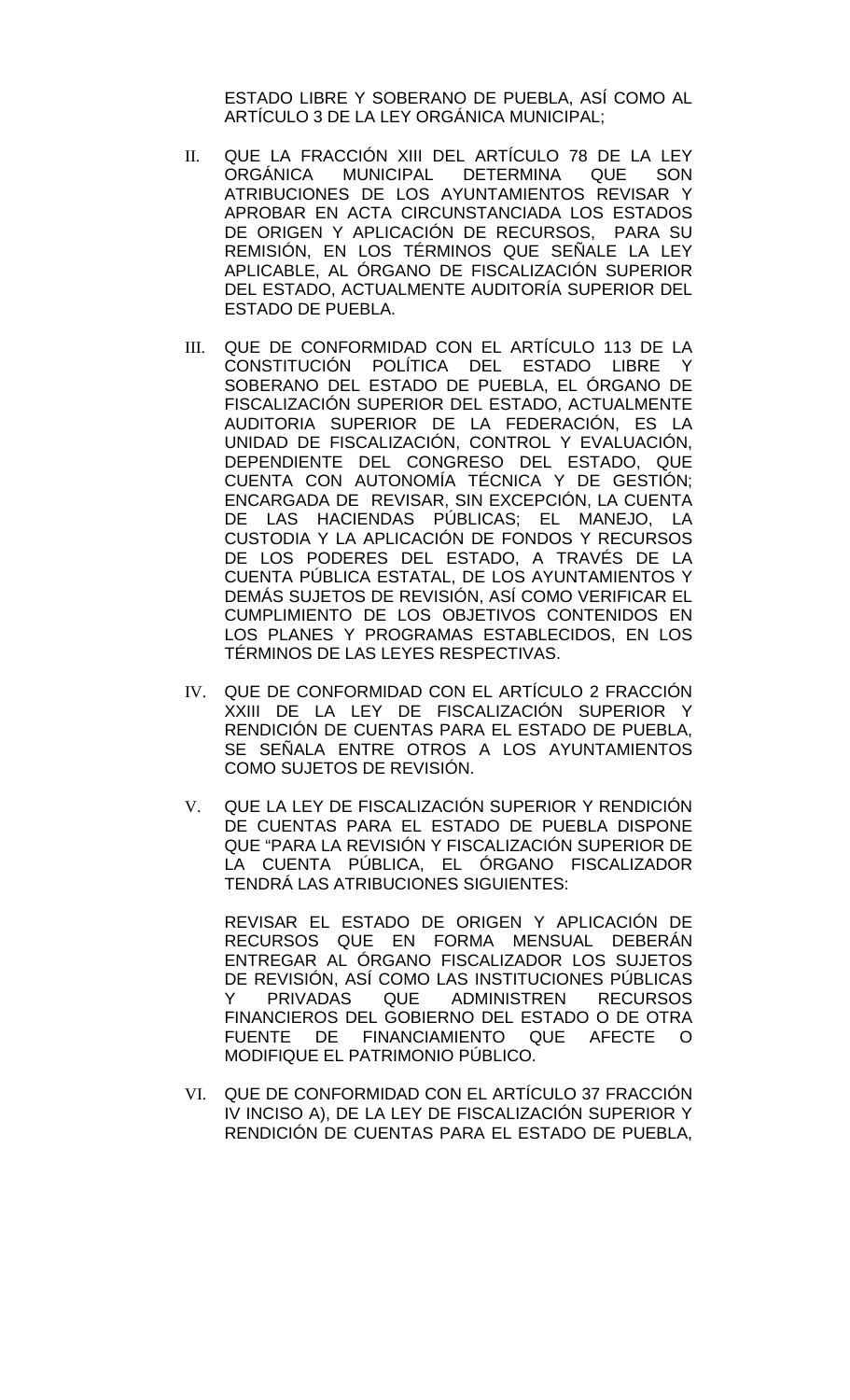EL ESTADO DE ORIGEN Y APLICACIÓN DE RECURSOS,<br>DEBERÁ PRESENTARSE ANTE EL ORGANISMO DEBERÁ PRESENTARSE ANTE EL ORGANISMO FISCALIZADOR, A TRAVÉS DE QUIENES SEAN O HAYAN SIDO SUS TITULARES O REPRESENTANTES LEGALES, EN LOS TÉRMINOS Y PLAZOS QUE DISPONE DICHO ORDENAMIENTO Y DEMÁS DISPOSICIONES APLICABLES.

VII. QUE DE LA REVISIÓN EFECTUADA AL ESTADO DE ORIGEN Y APLICACIÓN DE RECURSOS REFERIDO EN EL PROEMIO DEL PRESENTE INSTRUMENTO SE ADVIERTEN EN SU INTEGRACIÓN LOS SIGUIENTES RUBROS:

|                                    |               | ESTADO DE ORIGEN Y APLICACIÓN DE RECURSOS DEL 01 AL 30 DE ABRIL DE 2013 |               |
|------------------------------------|---------------|-------------------------------------------------------------------------|---------------|
| <b>ORIGEN DE RECURSOS</b>          |               | <b>APLICACIÓN DE RECURSOS</b>                                           |               |
| <b>IMPUESTOS</b>                   | 1,491,520.00  | <b>SERVICIOS PERSONALES</b>                                             | 12,145,020.10 |
| <b>DERECHOS</b>                    | 2,275,358.81  | <b>IMATERIALES Y SUMINISTROS</b>                                        | 6,715,434.93  |
| <b>PRODUCTOS</b>                   | 380,570.00    | <b>SERVICIOS GENERALES</b>                                              | 6,368,022.74  |
| <b>APROVECHAMIENTOS</b>            | 958,067.14    | SUBSIDIOS, TRANSFERENCIAS Y AYUDAS                                      | 3,548,551.53  |
| <b>PARTICIPACIONES</b>             | 25,763,360.44 | BIENES MUEBLES E INMUEBLES                                              | 6,098,833.23  |
| <b>INGRESOS EXTRAORDINARIOS</b>    | 4,883,728.18  | <b>OBRA PUBLICA</b>                                                     | 4,131,899.68  |
| FONDO PARA LA INVERSION PUBLICA    | 17,893,521.03 | DEUDA PUBLICA PASIVO CIRCULANTE Y OTROS                                 | $-66,900.81$  |
| <b>TOTAL DE ORIGEN DE RECURSOS</b> | 53,646,125.60 | TOTAL DE APLICACIÓN DE RECURSOS                                         | 38,940,861.40 |
|                                    |               | REMANENTE DEL EJERCICIO                                                 | 14,705,264.20 |
|                                    |               |                                                                         |               |
|                                    |               | <b>SUMAS IGUALES</b>                                                    | 53,646,125.60 |

QUE UNA VEZ EFECTUADA LA REVISIÓN ÚNICAMENTE DE LA CIFRAS FINALES QUE INTEGRAN EL ESTADO DE ORIGEN Y APLICACIÓN DE RECURSOS, LA COMISIÓN EMITE LA APROBACIÓN DE LAS MISMAS EN EL ENTENDIDO DE QUE ES LA TESORERÍA MUNICIPAL QUIEN REVISA EL DETALLE DE DICHAS CIFRAS Y MUESTRA EL ORIGEN DE LOS RECURSOS, EL DESTINO Y APLICACIÓN DE GASTOS TOTALES DE QUE DISPUSO EL AYUNTAMIENTO POR EL PERIODO COMPRENDIDO DEL 01 AL 30 DE ABRIL DEL AÑO 2013, RESERVÁNDOSE LA COMISIÓN EL DETALLE EN CASO DE CREERLO NECESARIO A TRAVÉS DE LOS MECANISMOS DE CONTROL IMPLEMENTADOS POR EL AYUNTAMIENTO Y EN LAS REVISIONES QUE POR LEY HACE LA AUDITORIA SUPERIOR DEL ESTADO.

VIII. QUE EFECTUADA LA REVISIÓN A LOS TRASPASOS PRESUPUESTALES CORRESPONDIENTE AL PERIODO COMPRENDIDO DEL 01 AL 30 DE ABRIL DEL MISMO AÑO, SE APERCIBE EL RESULTADO FINANCIERO OBTENIDO QUE ES EL SIGUIENTE:

| Número       | <b>Nombre</b>                 | Trasp.<br>Recibidos | Trasp.<br>Otorgados |
|--------------|-------------------------------|---------------------|---------------------|
| 100011001106 | SUELDOS AL PERSONAL DE BASE   | 63,436.00           | 0.00                |
| 100012001202 | SALARIOS AL PERSONAL EVENTUAL | 60,114.00           | 0.00                |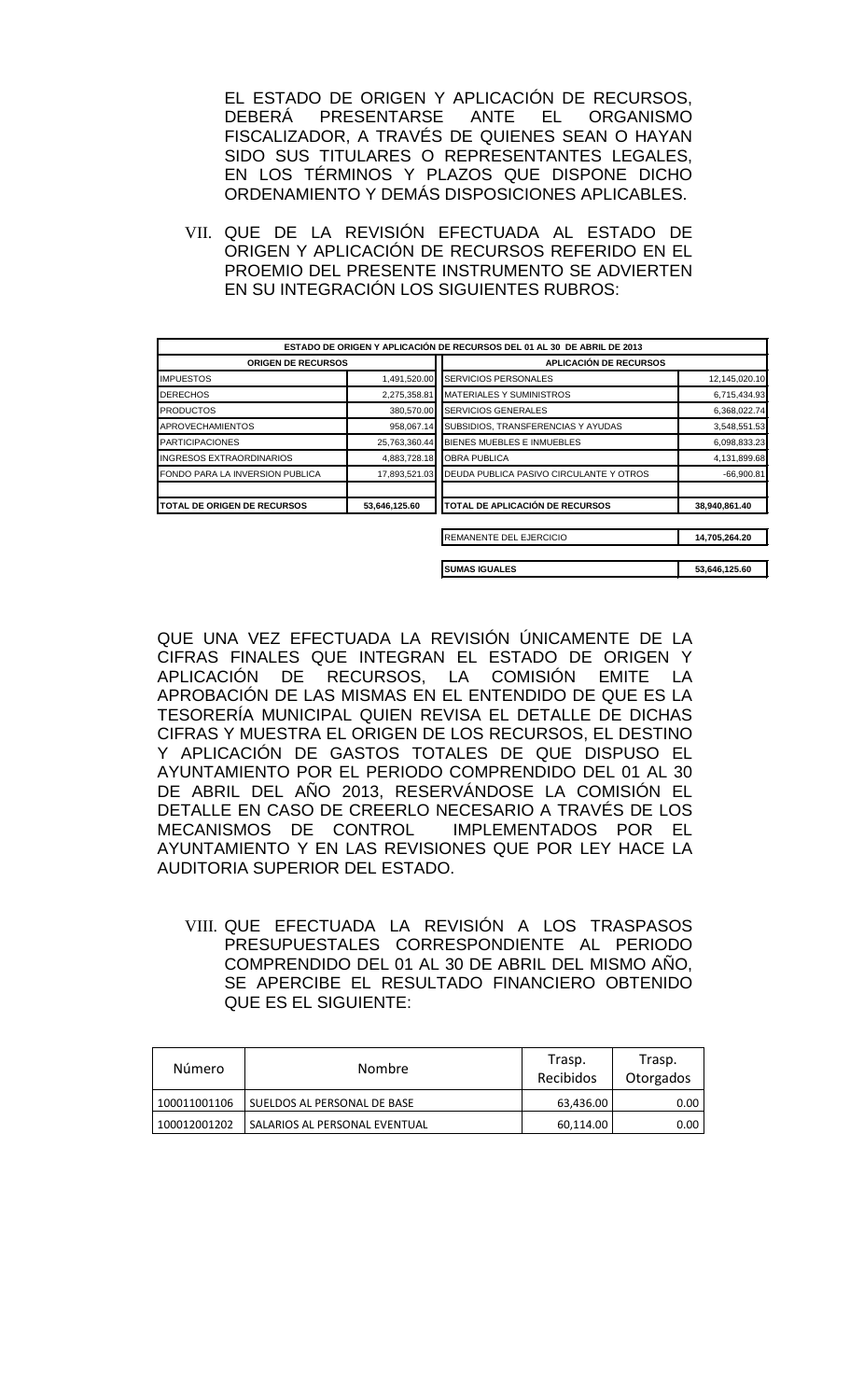| 100013001305 | PRIMAS DE VACACIONES Y DOMINICAL         | 25,658.61    | 0.00         |
|--------------|------------------------------------------|--------------|--------------|
| 100015001507 | OTRAS PRESTACIONES                       | 1,200.00     | 0.00         |
| 200021002101 | MATERIALES Y ÚTILES DE OFICINA           | 3,310.49     | 0.00         |
| 200021002102 | MATERIAL DE LIMPIEZA                     | 5,410.26     | 0.00         |
| 200021002105 | MATERIALES Y ÚTILES DE IMPRESIÓN Y REPRO | 78,937.79    | 0.00         |
| 200021002106 | MAT. Y ÚT. PARA EL PROC. EN EQ. Y B. INF | 863.67       | 0.00         |
| 200022002201 | ALIMENTACIÓN DE PERSONAS                 | 94.00        | 0.00         |
| 200023002301 | <b>MATERIAS PRIMAS</b>                   | 38,780.76    | 0.00         |
| 200023002302 | REFACCIONES, ACCESORIOS Y HERRAMIENTAS   | 63,134.51    | 0.00         |
| 200025002503 | MEDICINAS Y PRODUCTOS FARMACÉUTICOS      | 5,516.16     | 0.00         |
| 200025002504 | MATERIALES, ACC. Y SUMINISTROS MÉDICOS   | 2,153.52     | 0.00         |
| 200025002550 | MATERIALES AGRÍCOLAS                     | 7,223.10     | 0.00         |
| 200026002601 | <b>COMBUSTIBLES</b>                      | 4,896.75     | 0.00         |
| 200026002602 | <b>LUBRICANTES Y ADITIVOS</b>            | 3,557.48     | 0.00         |
| 200027002701 | VESTUARIO, UNIFORMES Y BLANCOS           | 31,492.74    | 0.00         |
| 200027002702 | PRENDAS DE PROTECCIÓN                    | 1,764,670.88 | 0.00         |
| 300031003101 | SERVICIO POSTAL                          | 888.66       | 11,104.10    |
| 300031003104 | SERVICIO DE ENERGÍA ELÉCTRICA            | 7,080,419.52 | 9,987,092.03 |
| 300032003201 | ARRENDAMIENTO DE EDIFICIOS Y LOCALES     | 22,828.59    | 0.00         |
| 300032003204 | ARRENDAMIENTO DE EQUIPO Y BIENES INF.    | 3,480.00     | 0.00         |
| 300032003206 | ARRENDAMIENTOS ESPECIALES                | 3,795.76     | 0.00         |
| 300033003301 | ASESORÍAS                                | 5,492.00     | 0.00         |
| 300033003302 | SERVICIOS DE INFORMÁTICA                 | 72,791.39    | 0.00         |
| 300034003404 | SEGUROS DE BIENES PATRIMONIALES          | 60,718.46    | 0.00         |
| 300034003407 | OTROS IMPUESTOS Y DERECHOS               | 1,700.00     | 0.00         |
| 300034003413 | SERVICIOS DE LIMPIA                      | 1,163,480.65 | 0.00         |
| 300035003501 | MANT. Y CONSERVACIÓN DE MOB. Y EQUIPO    | 2,505.60     | 0.00         |
| 300035003502 | MANT. Y CONSERV. DE BIENES INFORMÁTICOS  | 5,832.48     | 0.00         |
| 300035003503 | MANT. Y CONSERV. DE MAQUINARIA Y EQUIPO  | 2,811.83     | 0.00         |
| 300035003507 | SERV. DE LAVAN., LIMP., HIGIENE Y FUM.   | 27,260.00    | 0.00         |
| 300035003510 | DE EQUIPO DE TRANSPORTE                  | 13,888.10    | 0.00         |
| 300036003601 | GASTOS DE PROPAGANDA E IMAGEN INST.      | 16,656.44    | 0.00         |
| 300036003602 | <b>IMPRESIONES OFICIALES</b>             | 192,137.74   | 0.00         |
| 300037003701 | PASAJES NACIONALES                       | 360.00       | 0.00         |
| 300037003702 | VIÁTICOS NACIONALES                      | 4,568.35     | 0.00         |
| 300037003704 | TRASLADO DE PERSONAS                     | 7,000.00     | 0.00         |
| 300038003802 | <b>GASTOS DE ORDEN SOCIAL</b>            | 200,900.04   | 5,405,889.30 |
| 400041004105 | AYUDAS CULTURALES Y SOCIALES             | 73,035.00    | 1,674,530.22 |
| 400042004201 | AYUDAS CULTURALES Y SOCIALES             | 30,079.96    | 0.00         |
| 400042004202 | A INSTITUCIONES DE EDUCACIÓN             | 120,687.59   | 0.00         |
| 400042004205 | AL CERESO                                | 1,856.00     | 0.00         |
| 500051005101 | <b>MOBILIARIO</b>                        | 36,286.76    | 0.00         |
| 500052005204 | EQ. Y APARATOS DE COM. Y TELECOM.        | 335.00       | 0.00         |
| 500055005501 | HERRAMIENTAS Y MÁQUINAS-HERRAMIENTAS     | 12,069.01    | 0.00         |
| 500057005702 | <b>TERRENOS</b>                          | 5,754,300.00 | 0.00         |
| 600061006102 | DRENAJE Y ALCANTARILLADO                 | 0.00         | 790,766.27   |
| 600061006103 | ELECTRIFICACIÓN                          | 2,847,560.91 | 2,847,560.91 |
| 600061006104 | URBANIZACIÓN                             | 5,741,815.02 | 4,951,048.75 |
| 600061006126 | <b>MERCADOS</b>                          | 7,378,634.16 | 7,976,219.76 |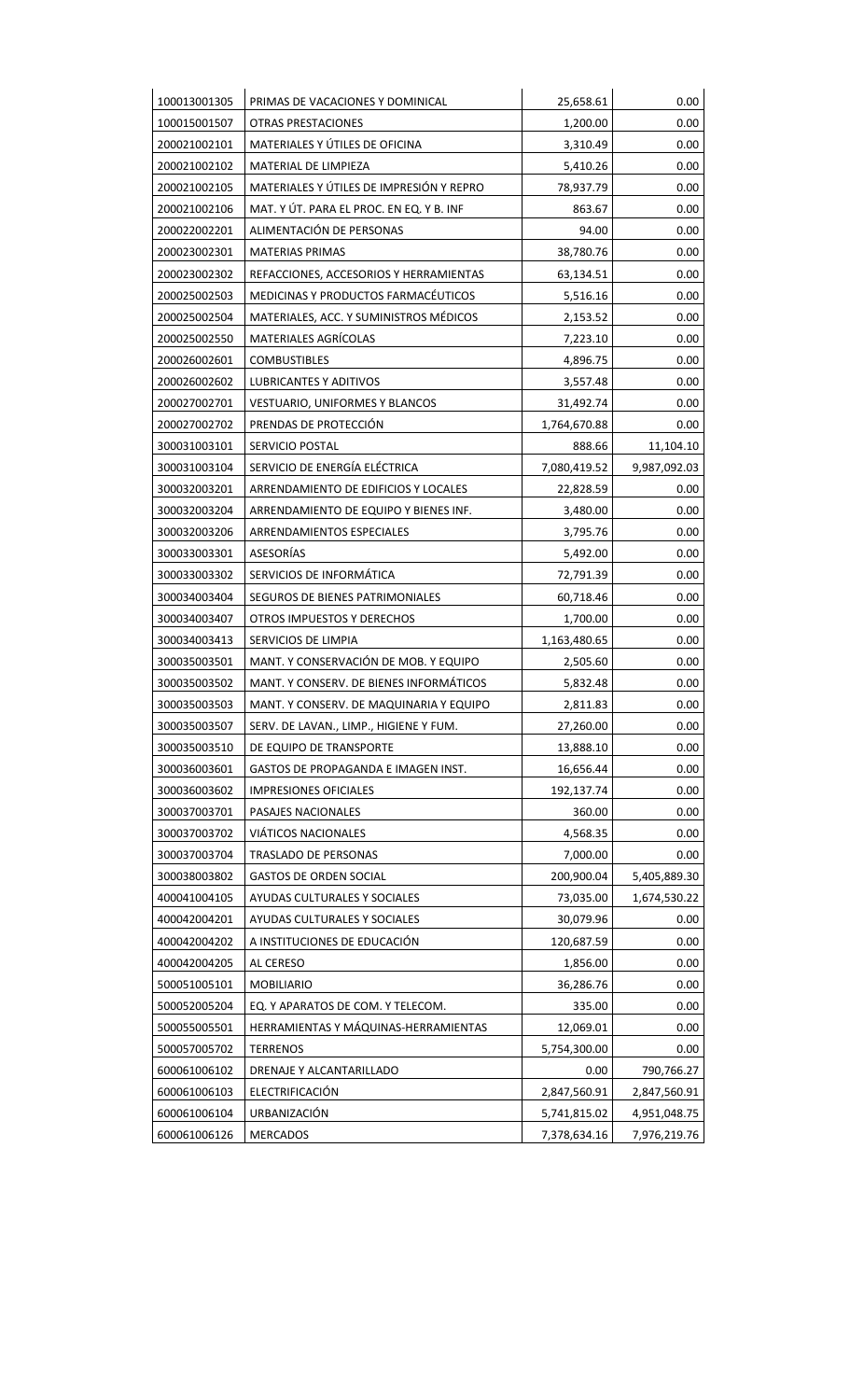| 600061006146  | CONTROL, VIGILANCIA Y SUPERVISIÓN | 1,797,585.60  | 1,200,000.00  |
|---------------|-----------------------------------|---------------|---------------|
|               |                                   |               |               |
| <b>TOTAL:</b> |                                   | 34,844,211.34 | 34,844,211.34 |

- IX. QUE UNA VEZ EFECTUADA LA REVISIÓN DEL ESTADO DE ORIGEN Y APLICACIÓN DE RECURSOS, LA COMISIÓN EMITE LA APROBACIÓN DEL MISMO POR EL EJERCICIO DEL MANEJO DE RECURSOS QUE REALIZÓ LA TESORERÍA MUNICIPAL EN LOS LAPSOS CONSIGNADOS, DEL CUAL SE ANEXA UN TANTO DEL MISMO PARA QUE CONSTE EL APÉNDICE CORRESPONDIENTE.
- X. QUE UNA VEZ EFECTUADA LA REVISIÓN AL REPORTE DE TRASPASOS PRESUPUESTALES, POR EL PERIODO COMPRENDIDO DEL 01 AL 30 DE ABRIL DE 2013, POR LO TANTO Y EN TALES CIRCUNSTANCIAS ESTA COMISIÓN EMITE EL SIGUIENTE:

## **D I C T A M E N**

PRIMERO.- QUE SE APRUEBE EL ESTADO DE ORIGEN Y APLICACIÓN DE RECURSOS QUE COMPRENDE EL EJERCICIO DE LOS RECURSOS PÚBLICOS POR EL LAPSO COMPRENDIDO DEL 01 AL 30 DE ABRIL DEL AÑO 2013, MANIFESTANDO CON ELLO QUE DICHO ESTADO FINANCIERO MUESTRA UNA FORMA RAZONABLE DE LA ADMINISTRACIÓN DEL ERARIO PÚBLICO EJERCIDO.

SEGUNDO.- SE APRUEBEN CADA UNO DE LOS TRASPASOS PRESUPUESTALES, POR EL PERIODO COMPRENDIDO DEL 01 AL 30 DE ABRIL DE 2013.

TERCERO.- SE REMITA UNA COPIA A LA AUDITORIA SUPERIOR DEL ESTADO DE PUEBLA.- ATENTAMENTE.- TEHUACAN, PUEBLA A 21 DE MAYO DE 2013.- COMISIÓN DE PATRIMONIO Y HACIENDA PÚBLICA MUNICIPAL.- GABRIELA BRINGAS DELGADO.- PRESIDENTA.- GRETA GARCÍA SALAZAR.- MIEMBRO.- HUGO BOLAÑOS CABRERA .- MIEMBRO.- FIRMAS ILEGIBLES…."

SE ENCUENTRA PRESENTE EN ESTA SESIÓN EL C.P. JOSE PAUL NORBERTO SANCHEZ ROMERO, TESORERO MUNICIPAL QUIEN PROCEDE A DAR UNA AMPLIA EXPLICACIÓN AL RESPECTO.

SEÑOR PRESIDENTE MUNICIPAL, REGIDORES Y SINDICO MUNICIPAL, EN VOTACIÓN SE LES CONSULTA SI SE APRUEBA LA PROPUESTA PRESENTADA EN CUESTIÓN, LOS QUE ESTÉN POR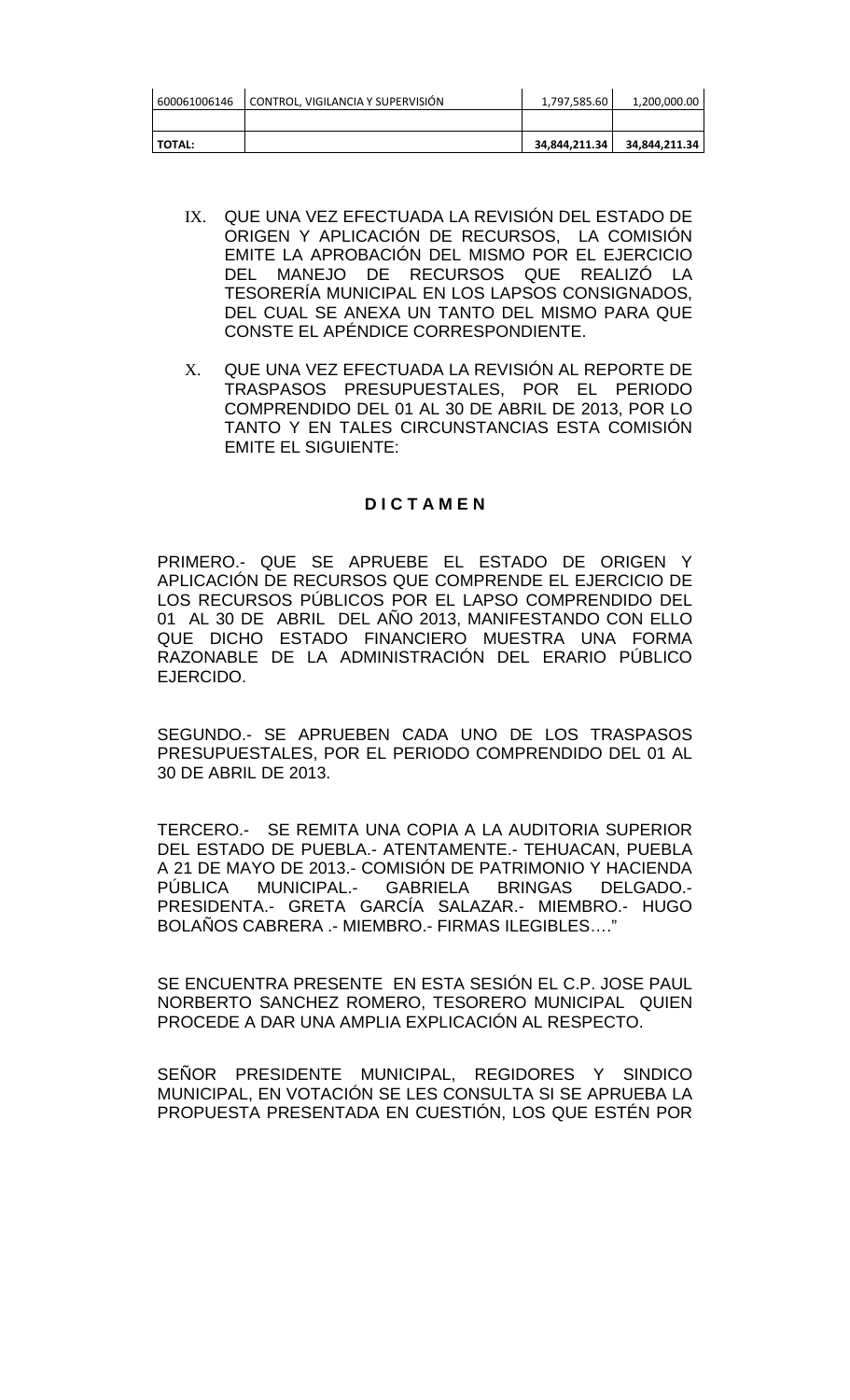LA AFIRMATIVA SÍRVANSE MANIFESTARLO LEVANTANDO LA MANO.

LOS REGIDORES ENRIQUE BUSTOS FLORES EMITE SU VOTO EN CONTRA Y EL C. ISAAC AGUILAR SANCHEZ SE ABSTIENE EN EMITIR SU VOTO, POR LO QUE EL C. JOSÉ ORLANDO CUALLO CINTA, LES PREGUNTA SI TIENEN ALGUN ARGUMENTO AL RESPECTO, MANIFESTANDO LO SIGUIENTE:

EL C. REGIDOR ISAAC AGUILAR SANCHEZ Y EL C. REGIDOR ENRIQUE BUSTOS FLORES MANIFIESTAN QUE NO TIENEN ARGUMENTO ALGUNO.

HABIÉNDOSE ANALIZADO AMPLIAMENTE EL CONTENIDO DEL DICTAMEN DE REFERENCIA, POR MAYORÍA CON 9 VOTOS A FAVOR, POR PARTE DE LOS INTEGRANTES DEL HONORABLE CABILDO, UN VOTO EN CONTRA, POR PARTE DEL REGIDOR ENRIQUE BUSTOS FLORES Y UNA ABSTENCION POR PARTE DE ISAAC AGUILAR SANCHEZ, SE DETERMINA EL SIGUIENTE:

# **A C U E R D O**

**PRIMERO.-** SE APRUEBA EL ESTADO DE ORIGEN Y APLICACIÓN DE RECURSOS QUE COMPRENDE EL EJERCICIO DE LOS RECURSOS PÚBLICOS POR EL LAPSO COMPRENDIDO DEL 01 AL 30 DE ABRIL DEL AÑO 2013, MANIFESTANDO CON ELLO QUE DICHO ESTADO FINANCIERO MUESTRA UNA FORMA RAZONABLE DE LA ADMINISTRACIÓN DEL ERARIO PÚBLICO EJERCIDO, MISMO QUE ARROJA LO SIGUIENTE:

| ESTADO DE ORIGEN Y APLICACIÓN DE RECURSOS DEL 01 AL 30 DE ABRIL DE 2013 |               |                                         |               |
|-------------------------------------------------------------------------|---------------|-----------------------------------------|---------------|
| <b>ORIGEN DE RECURSOS</b>                                               |               | APLICACIÓN DE RECURSOS                  |               |
| <b>IMPUESTOS</b>                                                        | 1,491,520.00  | <b>SERVICIOS PERSONALES</b>             | 12,145,020.10 |
| <b>DERECHOS</b>                                                         | 2,275,358.81  | <b>IMATERIALES Y SUMINISTROS</b>        | 6,715,434.93  |
| <b>PRODUCTOS</b>                                                        | 380,570.00    | <b>SERVICIOS GENERALES</b>              | 6,368,022.74  |
| <b>APROVECHAMIENTOS</b>                                                 | 958,067.14    | SUBSIDIOS, TRANSFERENCIAS Y AYUDAS      | 3,548,551.53  |
| <b>IPARTICIPACIONES</b>                                                 | 25,763,360.44 | BIENES MUEBLES E INMUEBLES              | 6,098,833.23  |
| <b>INGRESOS EXTRAORDINARIOS</b>                                         | 4,883,728.18  | <b>OBRA PUBLICA</b>                     | 4,131,899.68  |
| FONDO PARA LA INVERSION PUBLICA                                         | 17,893,521.03 | DEUDA PUBLICA PASIVO CIRCULANTE Y OTROS | $-66,900.81$  |
| <b>ITOTAL DE ORIGEN DE RECURSOS</b>                                     | 53,646,125.60 | TOTAL DE APLICACIÓN DE RECURSOS         | 38,940,861.40 |
|                                                                         |               | REMANENTE DEL EJERCICIO                 | 14,705,264.20 |

|                      | .             |
|----------------------|---------------|
|                      |               |
|                      |               |
| <b>SUMAS IGUALES</b> | 53,646,125.60 |
|                      |               |

**SEGUNDO.-** SE APRUEBAN CADA UNO DE LOS TRASPASOS PRESUPUESTALES, POR EL PERIODO COMPRENDIDO DEL 01 AL 30 DE ABRIL DE 2013, MISMOS QUE ARROJAN LO SIGUIENTE: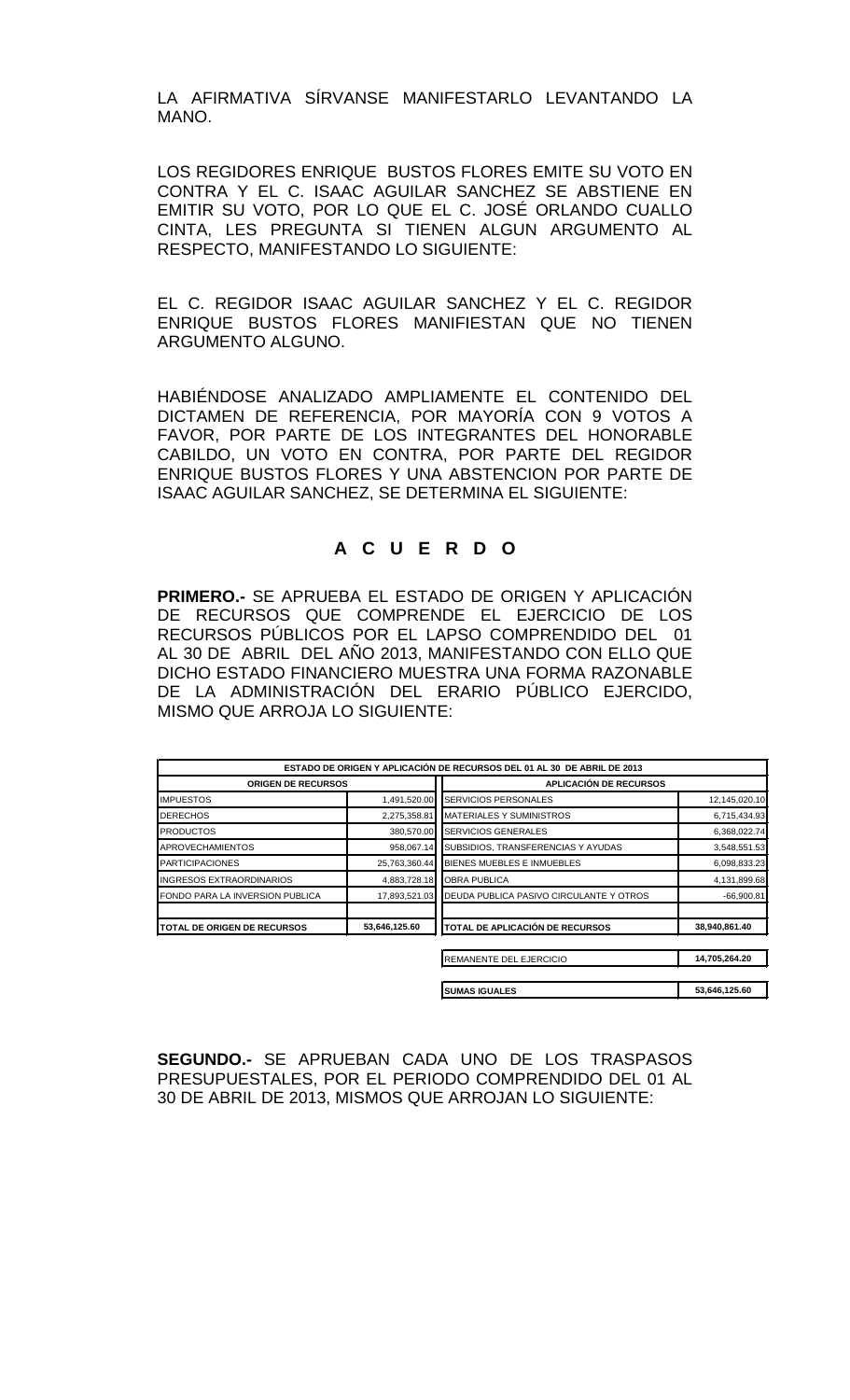| Número       | Nombre                                   | Trasp.       | Trasp.       |
|--------------|------------------------------------------|--------------|--------------|
|              |                                          | Recibidos    | Otorgados    |
| 100011001106 | SUELDOS AL PERSONAL DE BASE              | 63,436.00    | 0.00         |
| 100012001202 | SALARIOS AL PERSONAL EVENTUAL            | 60,114.00    | 0.00         |
| 100013001305 | PRIMAS DE VACACIONES Y DOMINICAL         | 25,658.61    | 0.00         |
| 100015001507 | OTRAS PRESTACIONES                       | 1,200.00     | 0.00         |
| 200021002101 | MATERIALES Y ÚTILES DE OFICINA           | 3,310.49     | 0.00         |
| 200021002102 | MATERIAL DE LIMPIEZA                     | 5,410.26     | 0.00         |
| 200021002105 | MATERIALES Y ÚTILES DE IMPRESIÓN Y REPRO | 78,937.79    | 0.00         |
| 200021002106 | MAT. Y ÚT. PARA EL PROC. EN EQ. Y B. INF | 863.67       | 0.00         |
| 200022002201 | ALIMENTACIÓN DE PERSONAS                 | 94.00        | 0.00         |
| 200023002301 | <b>MATERIAS PRIMAS</b>                   | 38,780.76    | 0.00         |
| 200023002302 | REFACCIONES, ACCESORIOS Y HERRAMIENTAS   | 63,134.51    | 0.00         |
| 200025002503 | MEDICINAS Y PRODUCTOS FARMACÉUTICOS      | 5,516.16     | 0.00         |
| 200025002504 | MATERIALES, ACC. Y SUMINISTROS MÉDICOS   | 2,153.52     | 0.00         |
| 200025002550 | <b>MATERIALES AGRÍCOLAS</b>              | 7,223.10     | 0.00         |
| 200026002601 | <b>COMBUSTIBLES</b>                      | 4,896.75     | 0.00         |
| 200026002602 | <b>LUBRICANTES Y ADITIVOS</b>            | 3,557.48     | 0.00         |
| 200027002701 | <b>VESTUARIO, UNIFORMES Y BLANCOS</b>    | 31,492.74    | 0.00         |
| 200027002702 | PRENDAS DE PROTECCIÓN                    | 1,764,670.88 | 0.00         |
| 300031003101 | SERVICIO POSTAL                          | 888.66       | 11,104.10    |
| 300031003104 | SERVICIO DE ENERGÍA ELÉCTRICA            | 7,080,419.52 | 9,987,092.03 |
| 300032003201 | ARRENDAMIENTO DE EDIFICIOS Y LOCALES     | 22,828.59    | 0.00         |
| 300032003204 | ARRENDAMIENTO DE EQUIPO Y BIENES INF.    | 3,480.00     | 0.00         |
| 300032003206 | ARRENDAMIENTOS ESPECIALES                | 3,795.76     | 0.00         |
| 300033003301 | ASESORÍAS                                | 5,492.00     | 0.00         |
| 300033003302 | SERVICIOS DE INFORMÁTICA                 | 72,791.39    | 0.00         |
| 300034003404 | SEGUROS DE BIENES PATRIMONIALES          | 60,718.46    | 0.00         |
| 300034003407 | OTROS IMPUESTOS Y DERECHOS               | 1,700.00     | 0.00         |
| 300034003413 | SERVICIOS DE LIMPIA                      | 1,163,480.65 | 0.00         |
| 300035003501 | MANT. Y CONSERVACIÓN DE MOB. Y EQUIPO    | 2,505.60     | 0.00         |
| 300035003502 | MANT. Y CONSERV. DE BIENES INFORMÁTICOS  | 5,832.48     | 0.00         |
| 300035003503 | MANT. Y CONSERV. DE MAQUINARIA Y EQUIPO  | 2,811.83     | 0.00         |
| 300035003507 | SERV. DE LAVAN., LIMP., HIGIENE Y FUM.   | 27,260.00    | 0.00         |
| 300035003510 | DE EQUIPO DE TRANSPORTE                  | 13,888.10    | 0.00         |
| 300036003601 | GASTOS DE PROPAGANDA E IMAGEN INST.      | 16,656.44    | 0.00         |
| 300036003602 | <b>IMPRESIONES OFICIALES</b>             | 192,137.74   | 0.00         |
| 300037003701 | PASAJES NACIONALES                       | 360.00       | 0.00         |
| 300037003702 | VIÁTICOS NACIONALES                      | 4,568.35     | 0.00         |
| 300037003704 | TRASLADO DE PERSONAS                     | 7,000.00     | 0.00         |
| 300038003802 | <b>GASTOS DE ORDEN SOCIAL</b>            | 200,900.04   | 5,405,889.30 |
| 400041004105 | AYUDAS CULTURALES Y SOCIALES             | 73,035.00    | 1,674,530.22 |
| 400042004201 | AYUDAS CULTURALES Y SOCIALES             | 30,079.96    | 0.00         |
| 400042004202 | A INSTITUCIONES DE EDUCACIÓN             | 120,687.59   | 0.00         |
| 400042004205 | AL CERESO                                | 1,856.00     | 0.00         |
| 500051005101 | <b>MOBILIARIO</b>                        | 36,286.76    | 0.00         |
| 500052005204 | EQ. Y APARATOS DE COM. Y TELECOM.        | 335.00       | 0.00         |
| 500055005501 | HERRAMIENTAS Y MÁQUINAS-HERRAMIENTAS     | 12,069.01    | 0.00         |
| 500057005702 | <b>TERRENOS</b>                          | 5,754,300.00 | 0.00         |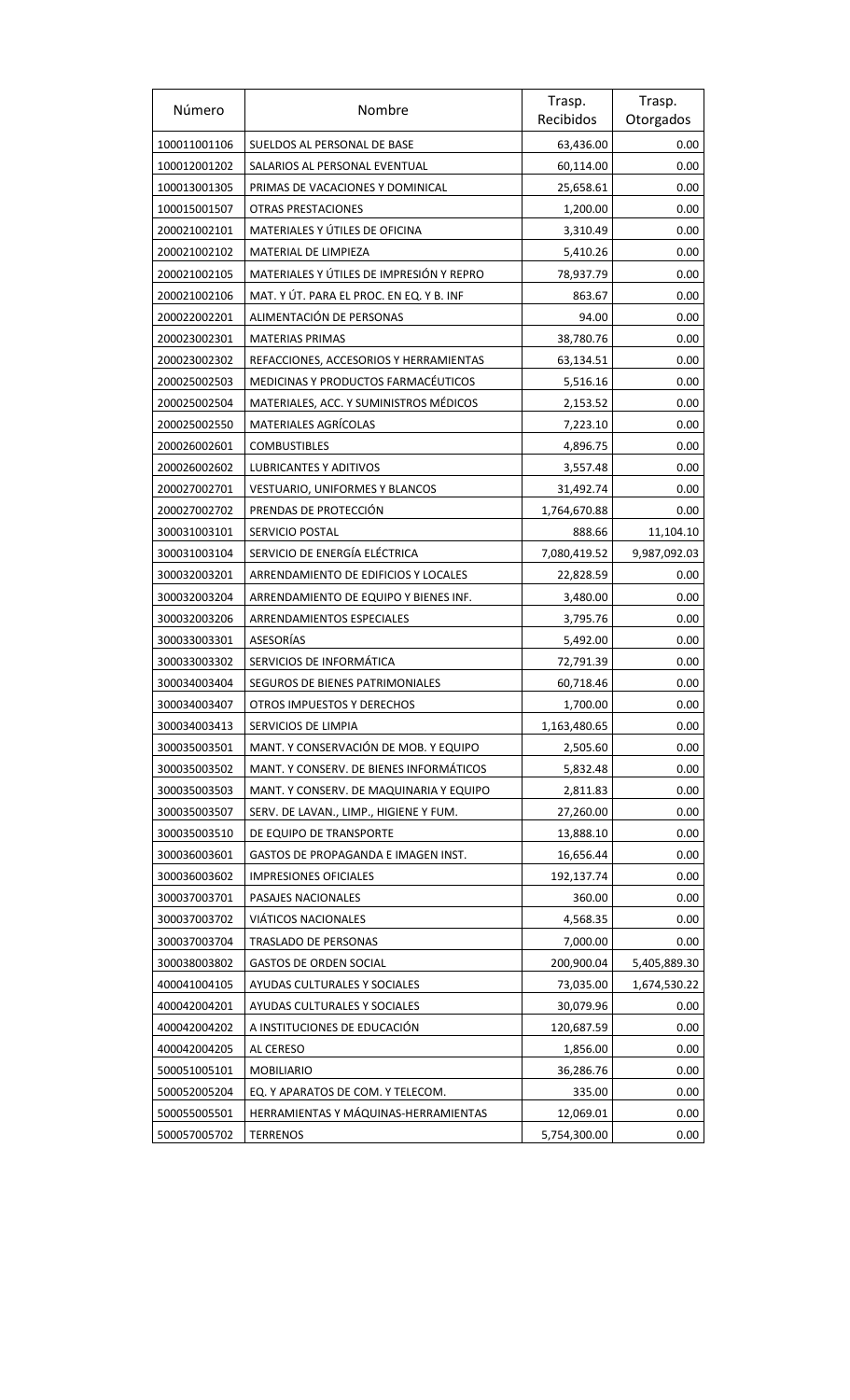| 600061006102  | DRENAJE Y ALCANTARILLADO          | 0.00          | 790,766.27    |
|---------------|-----------------------------------|---------------|---------------|
| 600061006103  | ELECTRIFICACIÓN                   | 2,847,560.91  | 2,847,560.91  |
| 600061006104  | URBANIZACIÓN                      | 5,741,815.02  | 4,951,048.75  |
| 600061006126  | <b>MERCADOS</b>                   | 7,378,634.16  | 7,976,219.76  |
| 600061006146  | CONTROL, VIGILANCIA Y SUPERVISIÓN | 1,797,585.60  | 1,200,000.00  |
|               |                                   |               |               |
| <b>TOTAL:</b> |                                   | 34,844,211.34 | 34,844,211.34 |

**TERCERO.-** SE REMITA UNA COPIA A LA AUDITORIA SUPERIOR DEL ESTADO DE PUEBLA.

LO ANTERIOR CON FUNDAMENTO EN LOS DISPOSITIVOS LEGALES INVOCADOS EN EL DICTAMEN DE REFERENCIA.

NO HABIÉNDO ASUNTO QUE TRATAR SE DA POR TERMINADA LA PRESENTE SESIÓN DE CABILDO, SIENDO LAS DIEZ HORAS CON CUARENTA MINUTOS DEL DÍA VEINTIDOS DE MAYO DEL AÑO DOS MIL TRECE, PROCEDIENDOSE A LEVANTAR LA PRESENTE ACTA QUE FIRMAN LOS QUE EN ELLA INTERVINIERON.- DOY FE.--

# **SECRETARIO DEL H. AYUNTAMIENTO**

# **C. JOSÉ ORLANDO CUALLO CINTA.**

**C. ELISEO LEZAMA PRIETO \_\_\_\_\_\_\_\_\_\_\_\_\_\_\_\_\_\_\_\_\_\_ C. HUGO RUBEN BOLAÑOS CABRERA \_\_\_\_\_\_\_\_\_\_\_\_\_\_\_\_\_\_\_\_\_\_ C. GABRIELA BRINGAS DELGADO C. CARLOS ARENAS GUTIERREZ \_\_\_\_\_\_\_\_\_\_\_\_ C. GRETA GARCIA SALAZAR \_\_\_\_\_\_\_\_\_\_\_\_\_\_\_\_\_\_\_\_\_\_ C. CLOTILDE EFREN JUVENCIO PASTRANA \_\_\_\_\_\_\_\_\_\_\_\_\_\_\_\_\_\_\_\_\_\_**